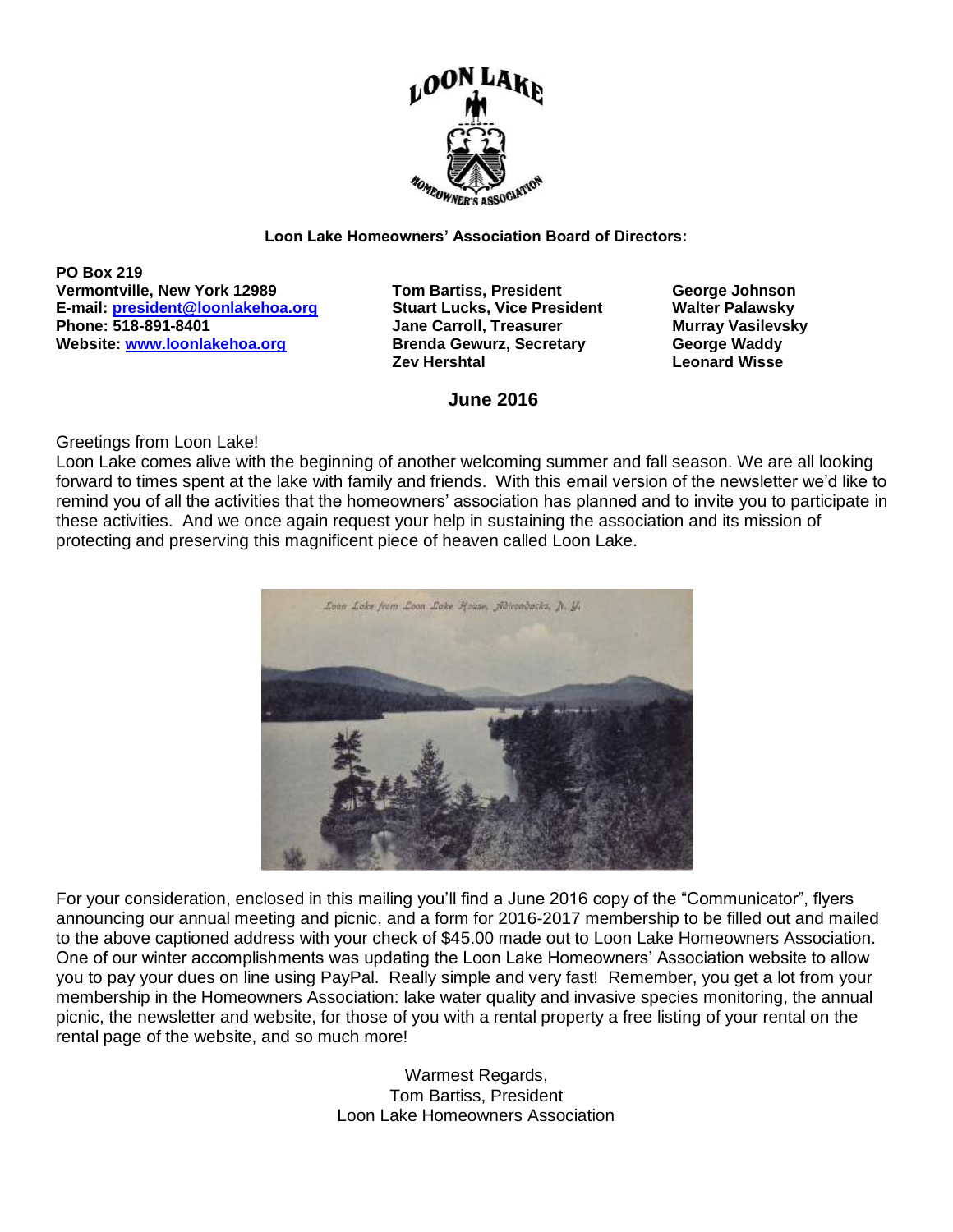#### **PRINT AND MAIL TO: LOON LAKE HOMEOWNERS ASSOCIATION PO BOX 219 (LOON LAKE) VERMONTVILLE, NY 12989**

#### **2016-2017 MEMBERSHIP DUES \$45.00**

| (PLEASE CHECK PREFERRED MAILING ADDRESS ABOVE)                        |                       |
|-----------------------------------------------------------------------|-----------------------|
| PLEASE CHECK TOPICS FOR WHICH YOU ARE WILLING TO VOLUNTEER YOUR TIME: |                       |
| <b>BOATING REGULATION SAFETY</b>                                      | __________ ACTIVITIES |
| ENVIRONMENT (WATER QUALITY &<br><b>CONSERVATION</b>                   | <b>COMMUNICATIONS</b> |
| LEGAL/ACCOUNTING                                                      | BEACH                 |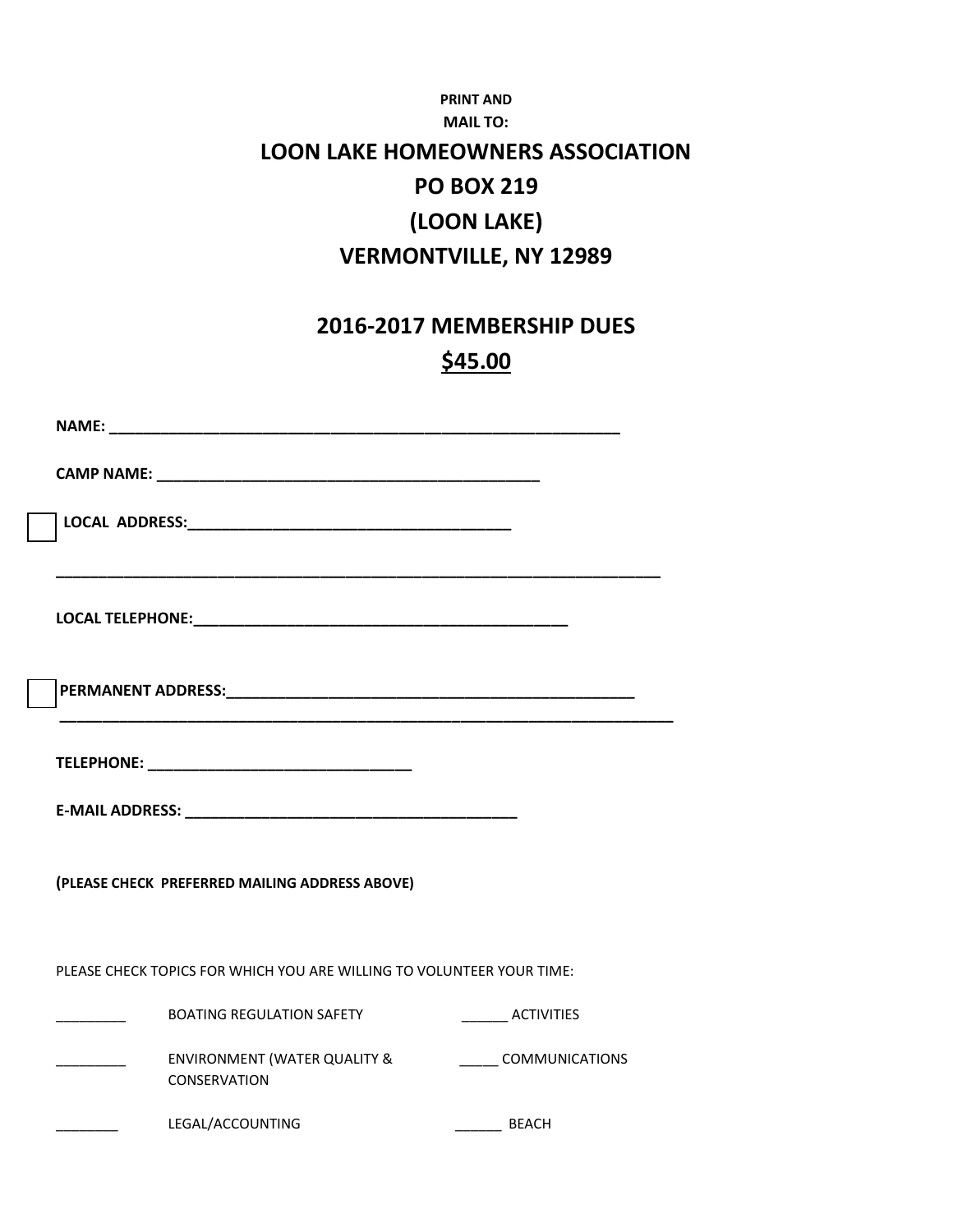#### **LLHOA APPEAL for INVASIVE SPECIES MONITORING and HARVESTING FUND to prevent this:**



#### **LUCKY SO FAR**

A survey of Loon Lake aquatic plants conducted by Paul Smith's College Adirondack Watershed Institute this past summer revealed that no invasive species have been detected in Loon Lake. Payment for the survey's \$1000 price tag came from the LLHA Invasive species fund balance. You may recall that LLHA members resolved to conduct a \$1000 Lake surface survey each of the first 2 years of a 3 year cycle, with a \$2000 divers' survey in the 3rd year at a cost of \$4000/3 years.

#### **EXPENSES AVOIDED**

Considering the cost (\$50,000 - \$70,000/year or more) and efforts expended at nearby infected lakes to control the problem, it makes sense to do whatever we can to prevent infestation. If these exorbitant amounts were to be required from LLHA members, each membership would have to come up with about \$600/year or more for controlling the proliferation of these nuisance plants.

#### **SELF INSURANCE**

There is no insurance policy to cover the potential infestation of these invasive species. Therefore, our fundraising is akin to self-insurance. Your yearly contribution of \$25 - \$60 or more or less, hopefully will pay for monitoring and for growing the reserve fund to pay for possible harvesting/eradication.

IF WE ALL HELP A LITTLE, THE BURDEN WILL NOT BE GREAT FOR ANY ONE PROPERTY OWNER.

**You can mail your contribution to LLHOA, PO BOX 219, Vermontville, NY 12989 or you can donate to this fund online using PayPal from our homeowners' association website: <http://www.loonlakehoa.org/membership/>**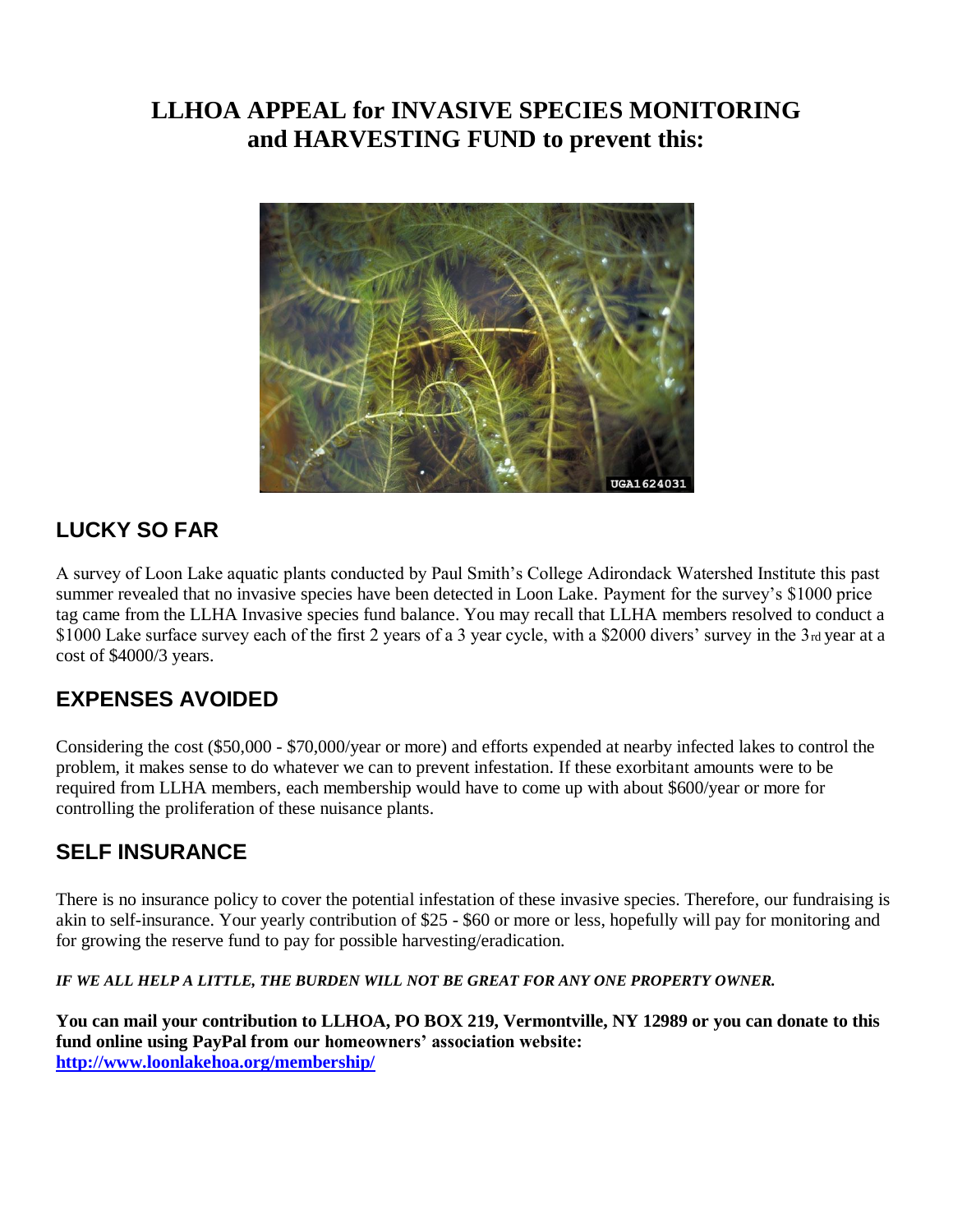# *Loon Lake Homeowners' Association* **Notice of Annual Meeting**



#### **Sunday, July 17, 2016 10-11AM [Membership Renewal beginning at 9:30AM] Loon Lake Jewish Center**

**This year's meeting will cover the usual business including a review of topics discussed at the last two LLHOA Board meeting held May 24 and July 10. Plus there will be special presentation by Steven Engelhart of the Adirondack Architectural Heritage (AARCH). Mr. Engelhart will speak on the considerations involved in establishing a National Historic District, a process that the AARCH is willing to lead for Loon Lake.**

**Adirondack Architectural Heritage is the nonprofit, historic preservation organization for the Adirondack Park with an educational mission to promote better public understanding, appreciation, and stewardship of the region's architecture and communities - See more at [www.aarch.org](http://www.aarch.org/)**

**This will be an important and informative meeting so please make every effort to be there.** 

**If you have not yet renewed your membership in the Loon Lake Homeowners' Association, we will begin collecting membership dues at 9:30AM by the Loon Lake Jewish Center front door. You may also pay your dues and make special fund donations on our website at: [www.loonlakehoa.org/membership/](http://www.loonlakehoa.org/membership/)**

**Two LLHOA Board of Directors' positions expire this year: one officer position (president) and one at-large position. Nominations will be accepted from the floor at the meeting. If you would like to put your name on the Ballot, contact Tom Bartiss, [president@loonlakehoa.org](mailto:president@loonlakehoa.org) or 518-891-8401.**